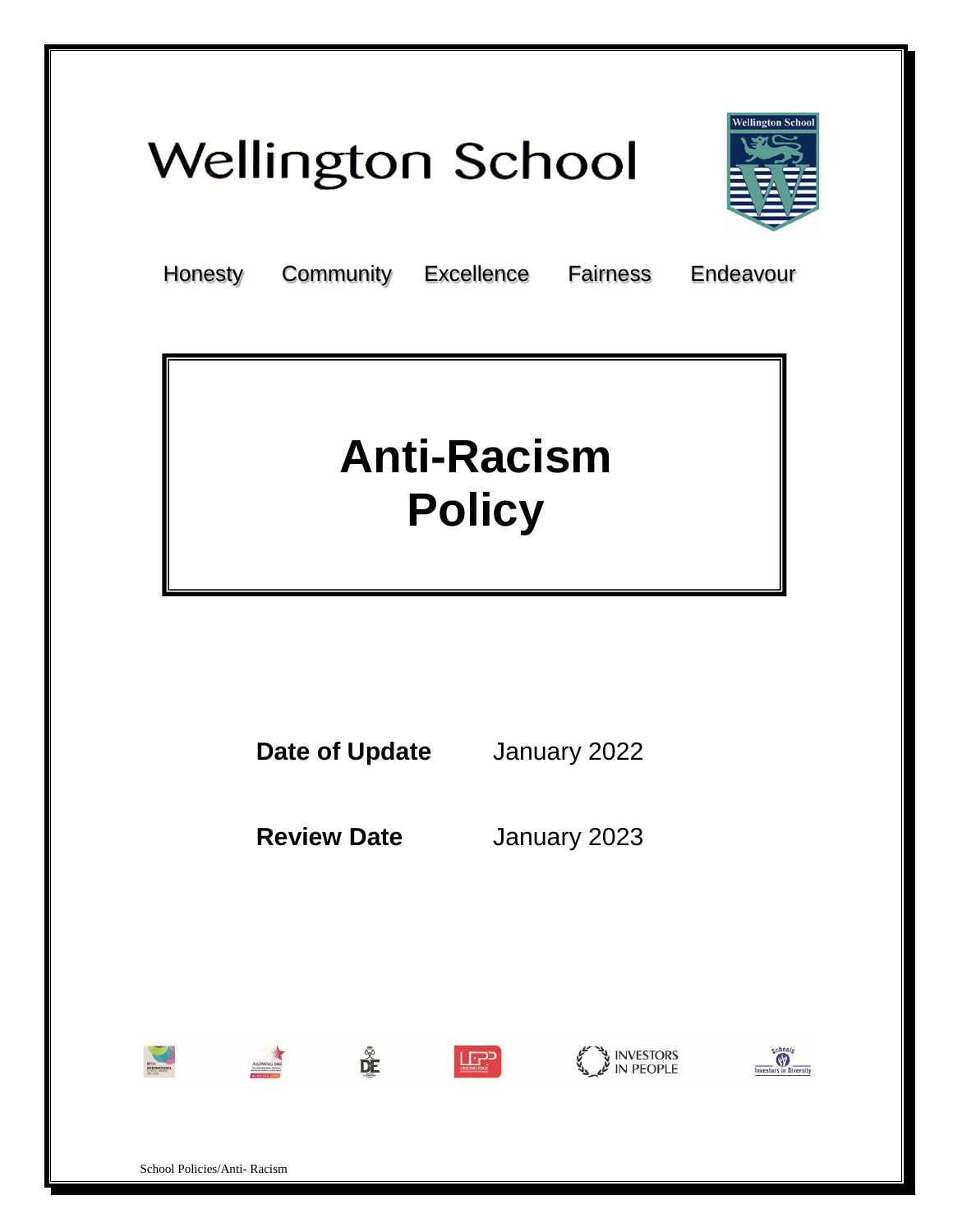# **Wellington School**



**Policy Title Contracts Anti-Racism** 

#### **Summary of Contents**

- This document outlines the duties of the Governing Body in relation to the Race Relations (Amendment) Act 2000
- It outlines the responsibilities of the Headteacher and staff with regard to Racial Equality under the Equality Act 2010
- It details how racist incidents will be dealt with and what actions are taken to promote anti-racism
- It details Wellington School's continued commitment to anti-racism

| Date of Update                   | January 2022                                         |
|----------------------------------|------------------------------------------------------|
| <b>Review Date</b>               | January 2023                                         |
| <b>Status</b>                    | <b>Non-Statutory</b>                                 |
| <b>Member of SLT Responsible</b> | Louise Jaunbocus-Cooper<br><b>Deputy Headteacher</b> |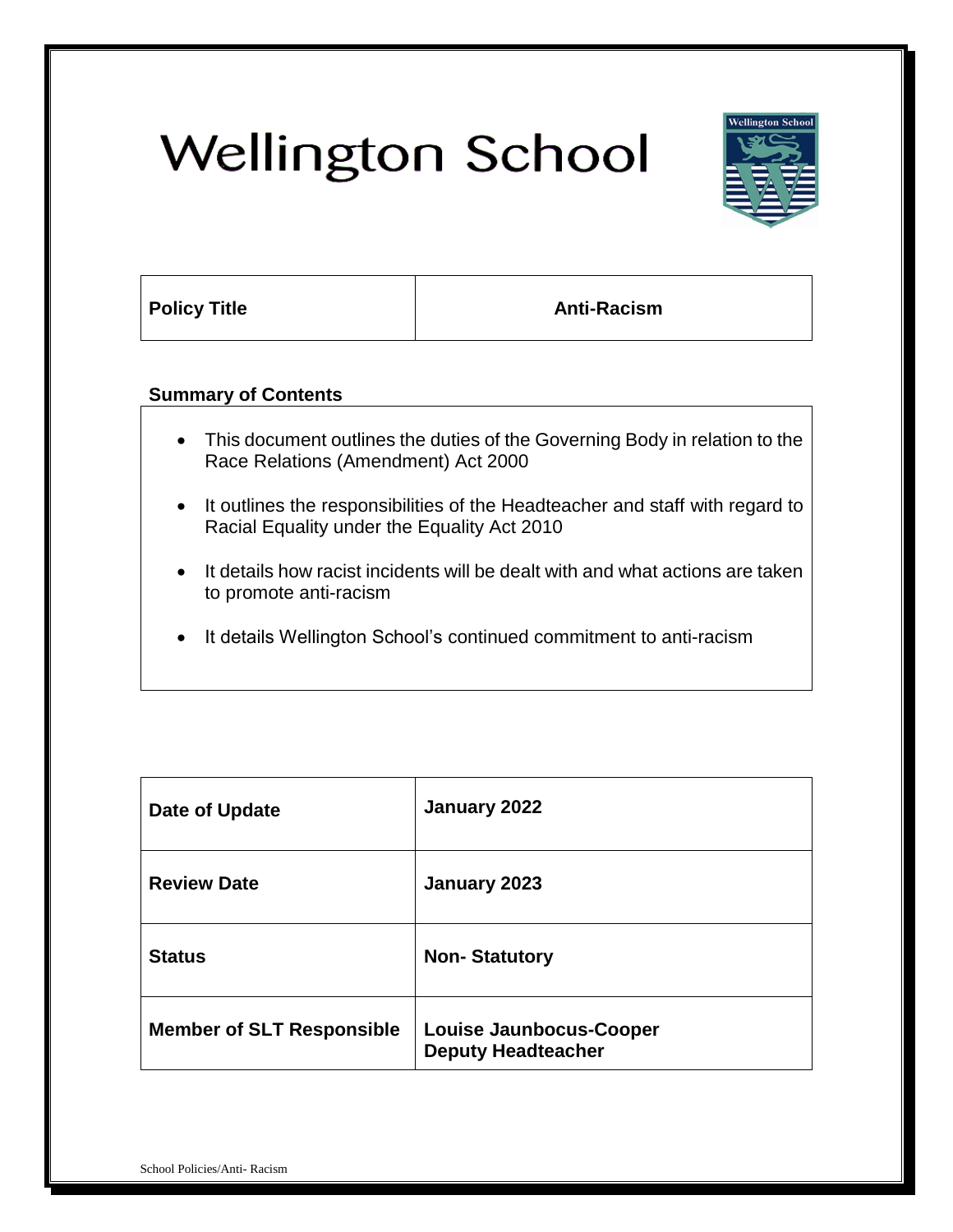### **Racial Equality/ Anti-Racism Policy**

**"A racist incident is** any incident which is perceived to be racist by the victim or any other person**" (Macpherson 1999)**

#### **Principles**

Wellington School is an anti–racist establishment and is committed to addressing racism.

#### **Racism, in any form is not tolerated at Wellington School.**

All students at Wellington School have the right to be treated with respect and to feel safe with regard to their ethnic background and identity. Parents and pupils should feel confident to report racism and know there will be a thorough investigation and that help and support will be given to all involved.

This policy should be read in conjunction with our Equality, Diversity and Inclusion Policy and our Anti- Racism Road Map

#### **Wellington School will:**

- Challenge racism in all forms
- Fulfil its statutory obligation to keep a formal record of all racist incidents
- Support victims of racism
- Educate all stakeholders
- Regard all racist incidents as a serious matter.
- Take steps to establish a climate in which all members of the school community have the confidence to report racist incidents
- Ensure that all staff receive training in defining and responding to racist incidents and racial literacy
- Ensure that all pupils have equality of opportunity to achieve
- Value equally all members of the school community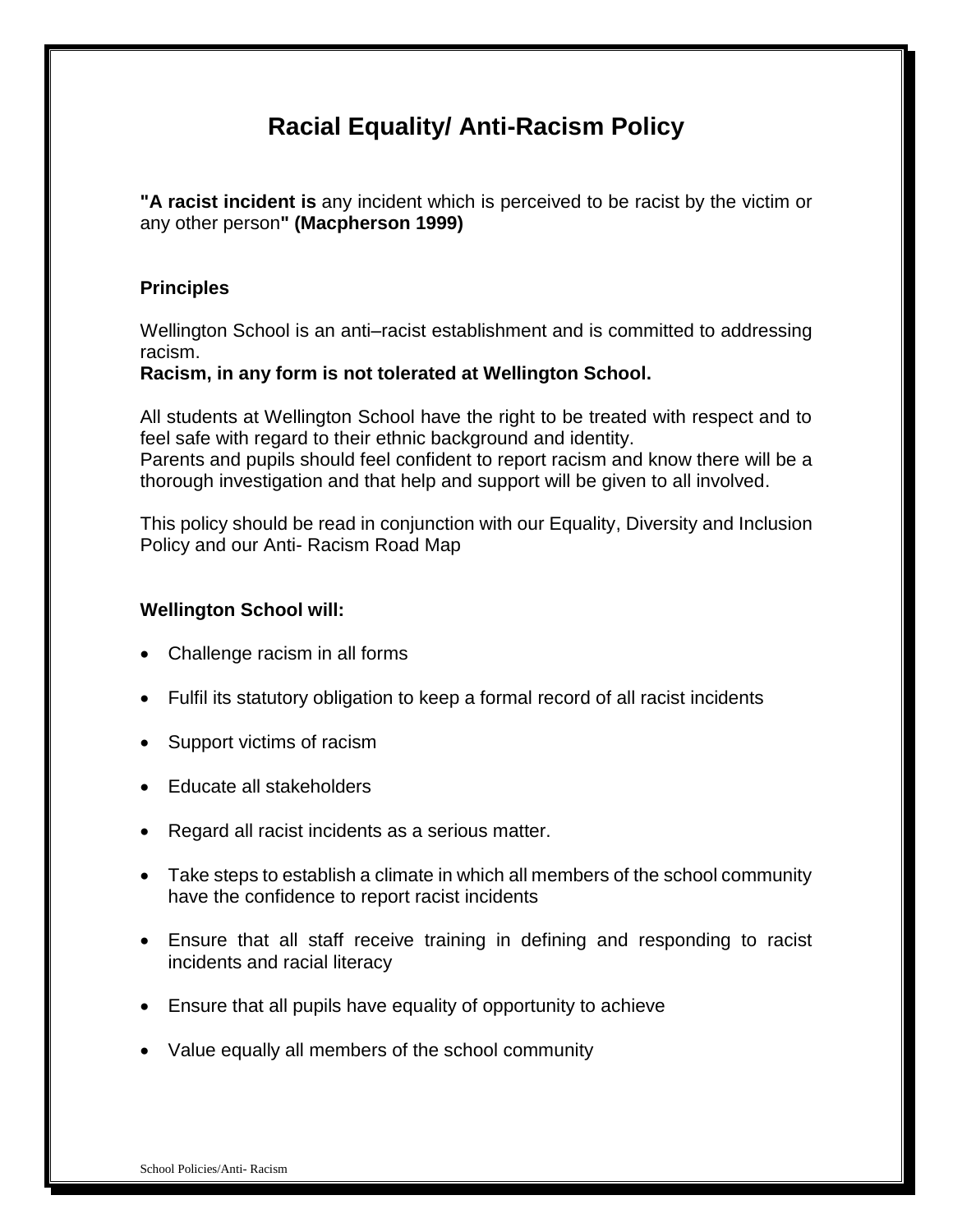- Promote positive attitudes towards life in a multi-cultural, multi-ethnic and multifaith society
- Encourage pupils to acquire the knowledge, understanding, skills and attitudes to recognise and challenge examples of racism they may meet in their lives
- Ensure existing school policies fully address inappropriate behaviour around racism and other discriminatory practices

In fulfilment of this, Wellington School recognises the general duty of the Governing Body, under the Race Relations (Amendment) Act 2000:

- To eliminate unlawful racial discrimination
- To promote equality of opportunity
- To promote good relations between persons of different racial groups

#### **Unacceptable racist acts:**

- Direct physical assault or threat of it
- Inciting racism in others
- Behaving in a racist way and treating others less favorable on the basis of race
- Racist name-calling or racist joke-making
- Expressing prejudices or deliberate mis-information on racial or ethnic distinctions
- Distributing racist/inflammatory literature/views (Inc. via social media)
- Writing or expressing provocative slogans or catch phrases
- Refusal to cooperate with other people because of their ethnic origin
- Microaggressions

#### **Action:**

- All incidents of racism by any person are treated seriously.
- All racist incidents will be logged on Class Charts under the "Racist Incidents" tab
- The incident is then fully investigated by the Pastoral Manager or Director of Year, with written statements taken from victim, alleged perpetrator and any eye witnesses and stored on file.
- All incidents of racism should be reported to the EDI SLT lead
- Parents of all involved will be contacted and informed of the incident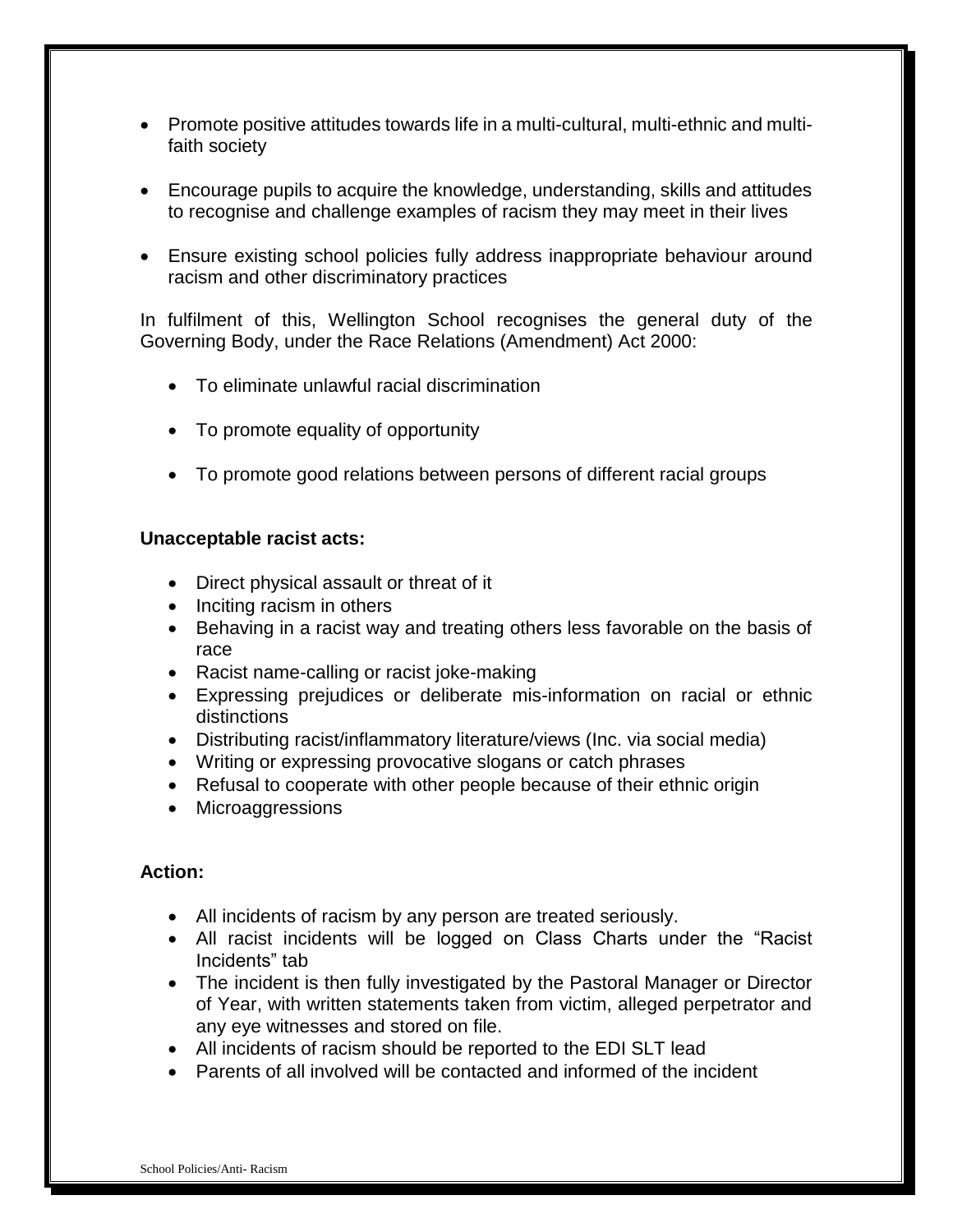- Should a student be sanctioned as a result of this incident- this will be logged separately as "Racism" on Class Charts and all actions logged.
- It will always be made clear to offending pupils that such behaviour is unacceptable and will not be tolerated at Wellington School.
- Governors will be regularly informed about the occurrences of racial incidents in the termly report to Governors
- Should any member of staff be aware of a racist incident out of school, perhaps involving pupils, parents or carers, this should also be logged on Class Charts as a Racist Incident and if necessary, reported to an appropriate agency (e.g. police, housing,)
- If a member of staff is reported this will be investigated by the Deputy Headteacher or Headteacher.

#### **Response to racism at Wellington:**

It is important that sanctions for racism are clear and reflective of the serious nature of such behaviour. However, it is always important to carefully study context, the impact the behaviour has had and the wishes of the victim.

- Education is critical to ensure there is understanding and reflection.
- Sanctions can and do include, internal Isolation, Suspension and in the most serious cases, Permanent Exclusion
- In such serious cases it may be necessary to inform the police if a Hate Crime has been committed (e.g. serious physical assault)
- No matter what, the message is always consistent and clear. Racism is not tolerated and must be reported and recorded
- Wellington School also uses the curriculum, especially PSHCE, REP, Curriculum for Life and History to educate young people about racism
- Wellington also uses restorative sessions if all parties are willing to participate

#### **Leadership, Management and Governance**

#### **The Governing Body is responsible for**:

- Ensuring the school complies with the Race Relations legislation; and ensuring that the policy is implemented
- The Governing Body does not allow racism to take place at Wellington School, and will ensure any incidents of racism are taken very seriously and dealt with appropriately
- The Governing Body monitors the incidents of racism that occur, and reviews the effectiveness of the school policy on an annual basis
- The Governing Body requires the School to keep accurate records of all incidents of racism and to report to the governors on request about the effectiveness of school anti-racist strategies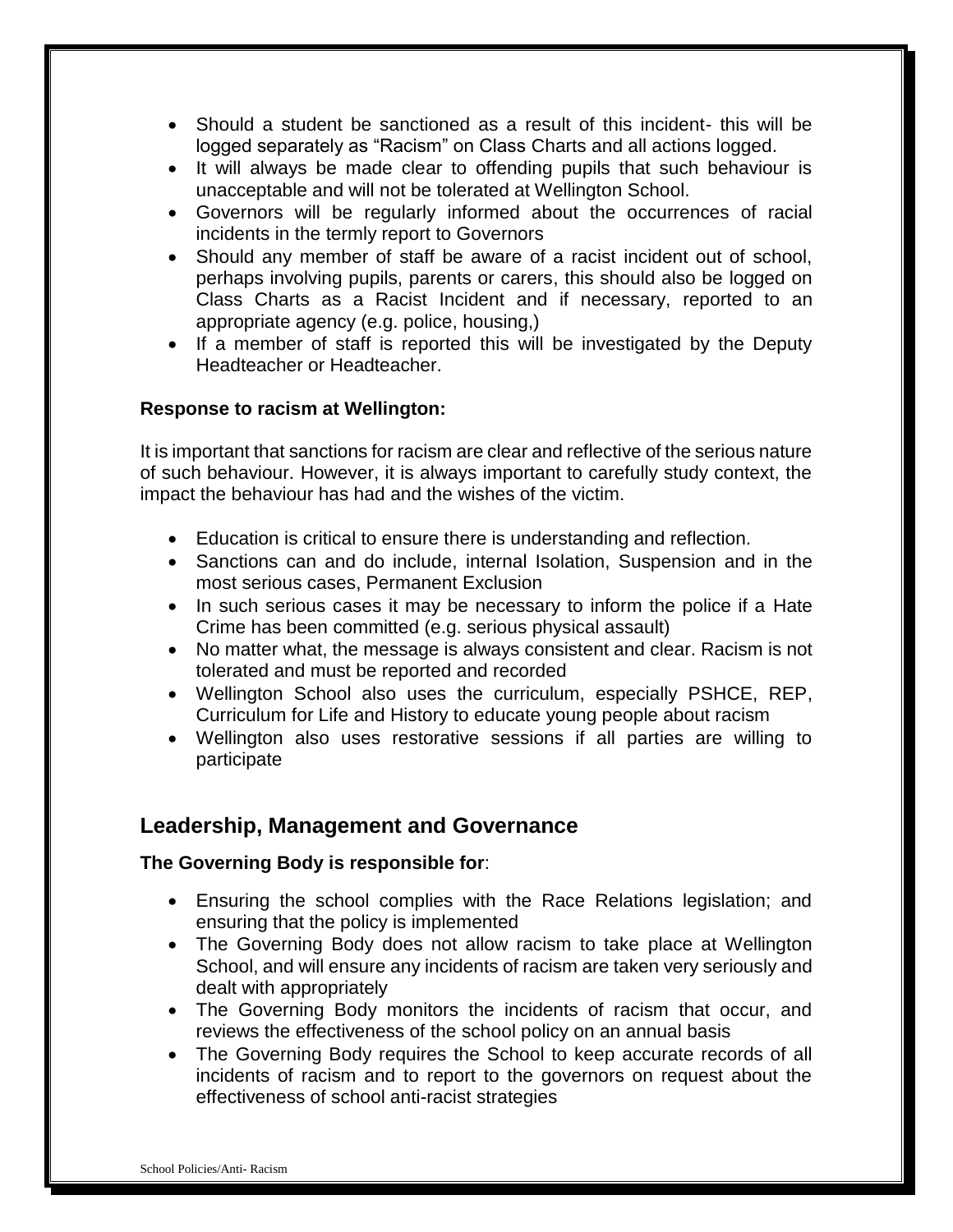- The Governing Body responds immediately to any request from a parent to investigate incidents of racism.
- In all cases, the Governing Body notifies the Headteacher to conduct an investigation into the case and to report back to a representative of the Governing Body.

#### **The Headteacher is responsible for:**

- Ensuring that the policy is implemented on a day-to-day basis
- Ensuring that all staff are aware of their responsibilities and are given training and support
- Taking appropriate action in any cases of racial discrimination

#### **All staff are responsible for:**

- Dealing with any racist incidents
- Promoting racial equality and good relations and not discriminating on racial grounds.

#### **Embedding Anti-Racism**

Wellington School strives to ensure the culture of the school is anti-racist:

- Anti-racism training for all staff and student Anti-Racism Ambassadors across all year groups
- Appropriate training of all stakeholders to be racially literate and develop the use of positive anti-racist language and awareness
- Consultation with parents and pupils e.g. Parent forums
- Provide decolonised and diversified curriculum where students see themselves represented
- Use opportunities within the curriculum, extra-curricular activities and assemblies to promote positive attitudes towards cultural and ethnic diversity and differences